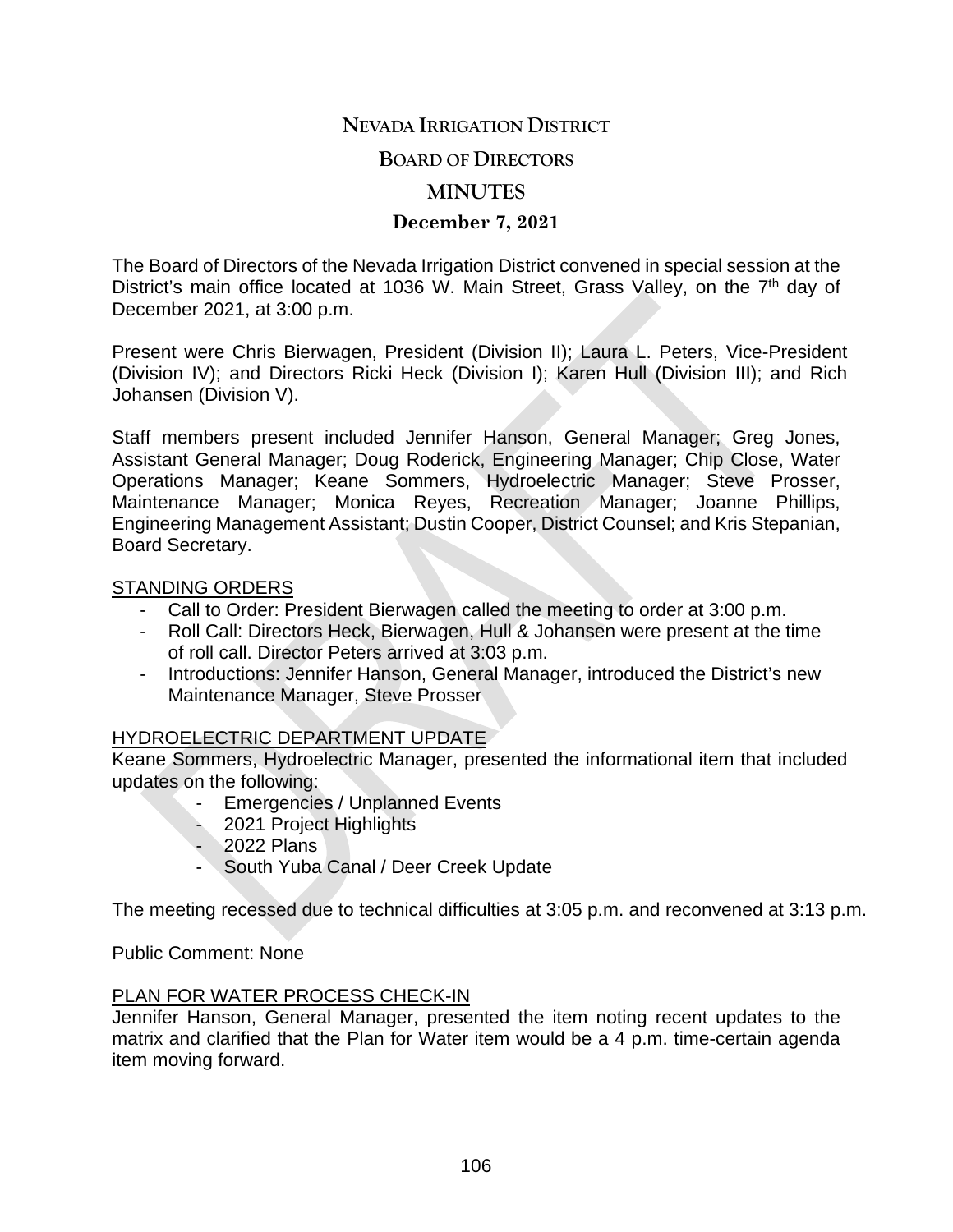Public Comment:

- Jeff Litton, member of the public, commented on land acknowledgments, and acknowledged the Nisenan Nation and the Yuba, Bear, and American Rivers

Board discussion ensued regarding developing a master calendar, documenting and posting public comments and responses, and Plan for Water notifications/emails.

#### PLAN FOR WATER WORKSHOP #2 - MOUNTAIN DIVISION OVERVIEW

Chip Close, Water Operations Manager, presented the item continued from the November 9<sup>th</sup> workshop.

The meeting recessed at 5:12 p.m. and reconvened at 5:19 p.m.

Public Comment:

- Harvey, member of the public, commented on in-stream flows, regulatory requirements, watershed stewardship, defining recoverable and irrecoverable flows, amount currently conveyed in the South Yuba and Chalk Bluff Canal, the Drum Canal design, operational capacity flows, and flow typically conveyed, spoke about the cities of Grass Valley and Nevada City, annexations and redistricting
- Jeff Litton, member of the public, commented on benefits of water from Canyon Creek to the town of Washington, which then flows into the South Yuba River
- Dianna Suarez, resident of Colfax, inquired when the District would initiate new minimum instream flows in the Bear River since there is a commitment to watershed stewardship, and inquired where the water goes after the Combie Powerhouse
- Bob Branstrom, member of the public, requested clarification as to where the water for Grass Valley comes from
- Bruce Herring, member of the public, inquired if Combie Reservoir recreation was originally intended for private use only
- Otis Wollan, member of the public, suggested a presentation on PG&E's Drum Spaulding system and a 50-year look forward
- Stewart Feldman, member of the public, thanked Chip Close for his presentation and inquired when the appropriate time to ask about structural maintenance, deferred maintenance, and assessing risk for earthquakes, fire and storm damage

MEETING ADJOURNED at 5:59 p.m., to reconvene in regular session on Wednesday, December 8, 2021, at 9:00 a.m. at the District's Business Center located at 1036 West Main Street, Grass Valley, California.